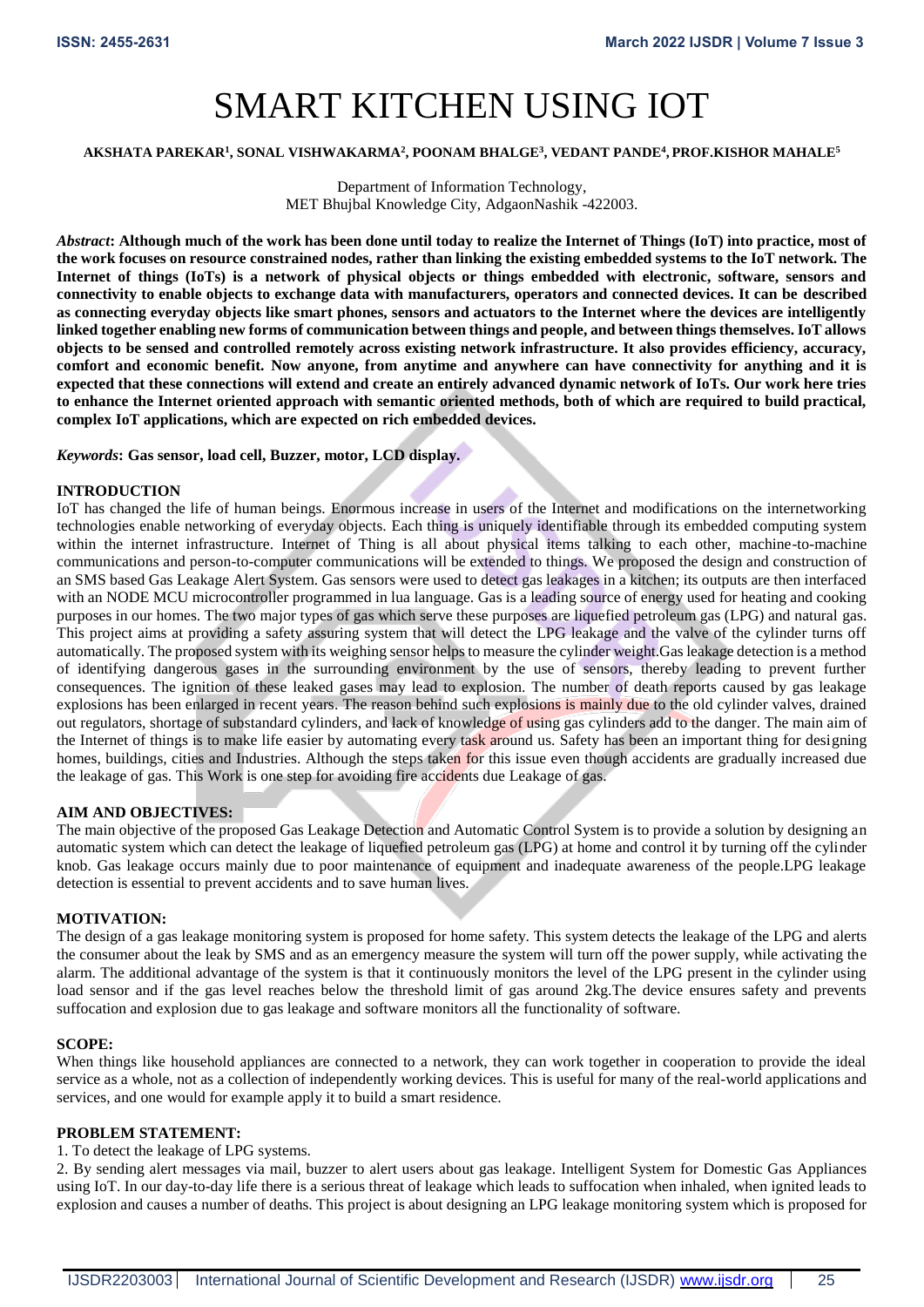home safety. This system detects the leakage of the LPG and alerts the consumer about the leak by SMS and as an emergency measure the system. Gas leakage leads to various accidents resulting in both financial loss as well as human injuries. In human's daily life, the environment gives the most significant impact to their health issues. The risk of firing, explosion, suffocation all are based on their physical properties such as flammability, toxicity etc. The number of deaths due to the explosion of a gas cylinder.

## **LITERATURE SURVEY:**

Marjanralevski, Biljanaristeskasrojkoska title of project IoT based system for detection for detection of gas leakage & house fire in smart kitchen paper of IEEE in 2019 In this paper we have designed a cheap internet of things-based system which enables the early detection of house fire and gas leaks.

Survyamandadi, Yashaswini C, Suraksha title of project IoT BASED SMART KITCHEN of paper IEEE in 2019 In this paper this system defines a method for safety by using five modules. The modules include a smart container gas leakage detection smoke, stove and a user interface.

VarshaPalandurkar, SimranMascarenhas, Naaz D Nadaf title of project Smart Kitchen system Using IoT of paper IJERT in 2020 and the purpose of this project is to detect gas as part of the safety system. If there is LPG detection and alert will inform the authorized user about the gas leakage in order to prevent any harmful effect due to gas leakage. In the year 2017,

Kumar Keshamoni and SabbaniHemanth, "Smart Gas Level Monitoring, Booking & Gas Leakage Detector over IoT". The main function of this system is whenever the gas leakage starts it has to provide an alarm sound in the kitchen and the live data is deployed in the cloud using WI-FI Module.

# **1. DRAWBACKS OF EXISTING SYSTEM**

Less User Friendly: The existing system is not user friendly because the retrieval of day-to-day activities data/records is very slow and records are not maintained efficiently and effectively.

• **Complex for generating the report:** We require more calculations and efforts to generate the report so it is generated at the end of the session. And the student does not get a chance to improve their attendance.

**Lengthy time:** Every work is done manually so we cannot generate report in the middle of the session or as per the requirement because it is very time consuming.



A block diagram is a diagram of a system in which the principal parts or functions are represented by blocks connected by lines that show the relationships of the blocks.They are heavily used in engineering in hardware design, electronic design, software design, and process flow diagrams.Block diagrams are typically used for higher level, less detailed descriptions that are intended to clarify overall concepts without concern for the details of implementation. Contrast this with the schematic diagrams and layout diagrams used in electrical engineering, which show the implementation details of electrical components and physical construction.A block diagram is a graphical representation of a system – it provides a functional view of a system. Block diagrams give us a better understanding of a system's functions and help create interconnections within it.Here , All the hardware components are connected to microcontroller i.e. hardware components such as load cell with amplifier, gas sensor, sound sensor, display and, motor to microcontroller i.e. node mcu esp32 . As node mcu has a feature of inbuilt wifi module through which the data is stored in cloud , then through api emergency notifications are sent to the user .

#### **SYSTEM ARCHITECTURE**



**Fig -1**: System Architecture Diagram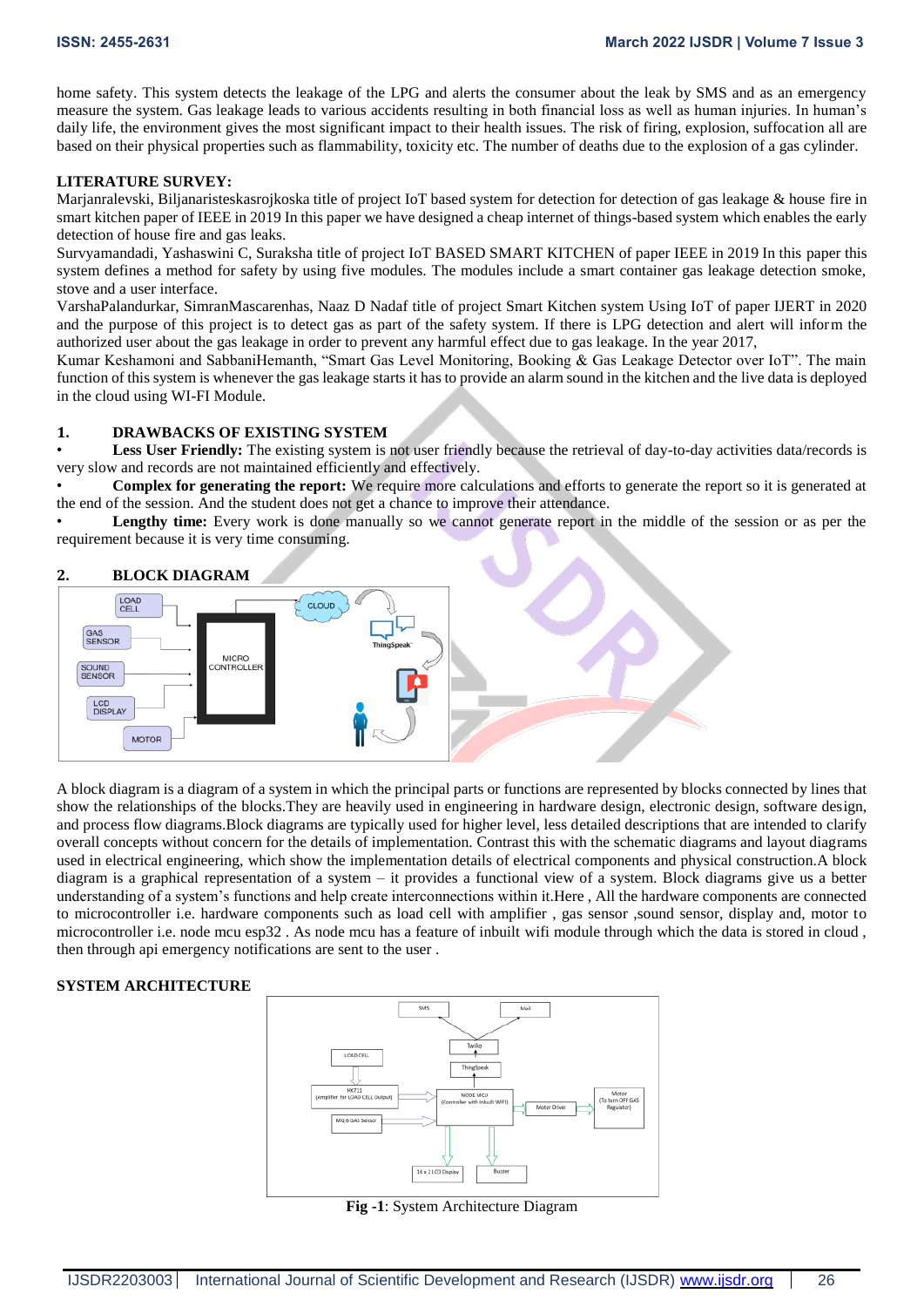While LPG is important for each social unit, its leak may lead to a disaster. To alert on LPG leak and forestall any miss happening there square measure varied product to observe the leak. If a gas leak happens, this technique detects its associated degreed makes an alert by a buzzer hooked up with the circuit.This proposed method consists of gas leakage detection system, weight measurement module, microcontroller, Wi-Fi module and alert system. The main basic NODE MCU micro controller requires the power supply ranging from 7- 12 volts. The board can operate at 7-12 volts. The other main component used is the Load cell. A load cell is a transducer that is used to convert a force into an electrical signal, which is used to measure a LPG gas cylinder weight.The Gas Sensor is also one of the components used to detect the leakage of the LPG Gas which converts one form of the signal into other form to avoid the noise of alcohol and cooking fumes and cigarette smoke. The MQ-6 can detect LPG gas concentrations from 100 to 10000ppm .LCD (Liquid Crystal Display) is used to show the output of the results of cylinder weight and gas sensor value. As, node mcu consist of inbuilt wifi module the data is sync to thingspeak it a cloud computing platform the through twilio the data is from synced then the buzzer gives the alert signals also the motor turns the regulator off then twilio helps to alert the user by sending SMS(Short Message Service),EMAIL about Gas Leakage and LPG Gas Completion Status

# **ADVANTAGES**

- 1. Innovative.
- 3. Centralised Database.
- 4. Easy to use.
- 5. Efficient cost.

## **APPLICATION:**

- 1. Education.
- 2. Research.
- 3. Organizations**.**

# **METHODOLOGY**

Methodology Design system takes two major parts by hardware module and software module, the hardware module is designed by schematic diagram, the software module is developed using C-language, in case of gas leakage. The gas sensor will detect the gas leakage and will then make the sensor output have a certain voltage value (analog voltage) . When the output voltage of the curtain has exceeded the specified limit value (settings) then this condition will microcontroller automatically activated the Buzzer to sounding to mark the people closest to the place is accompanied by an alert on the LCD screen of the device. This paper will discuss how the MQ-6 gas sensor using the node mcu microcontroller is used for the detection of LPG gas leakage. Power supply is a device used to supply power to all chips and components of the system, the supply is regulated for constant +5 volt DC the Arduino Uno microcontroller based system requires a power supply with a maximum current of 1A. On the Arduino board itself voltage will be changed to + 5V voltage. The MQ-6 gas sensor is a sensor that has a fast response to leakage gas LPG (liquid petroleum gas) and can be used in a simple set of drives, MQ-6 sensors commonly used in equipment detecting gas leaks in household and industrial activities Buzzer is a device that can emit a loud noise when active. Generally, buzzers are used to give signals to indicate certain conditions. In this experiment, Bel is used to indicate the condition of the detector that has detected an LPG leak that on this circuit, the buzzer will sound if there is a gas leak.Lcd is a display of the text of leakage gas

# **5. CONCLUSION**

Our system will detect the leakage of the gas, in case there is any leakage it will send a SMS to the owner and it will turn off power and activate an alarm. The system will continuously monitor the weight of the gas. Gas leakage leads to severe accidents resulting in material losses and human injuries. Gas leakage occurs mainly due to poor maintenance of equipment and inadequate awareness of the people. Hence, LPG leakage detection is essential to prevent accidents and to save human lives. This monitoring and detection system is proposed mainly to meet the safety standards and to avoid fire accidents because of leakage. In simulated fires and gas leaks A warning system can work. Email and SMS can be received directly by the mobile device. Thus, the concept of IoT based Smart Kitchen and Avoiding Fire Accidents Due Leakage of LPG Gas is applied and verified experimentally. The Output data of this system is continuously transferred to the User in the IoT cloud data Transfer Process.

#### **REFERENCES**

[1].Mahalingam, A.; Naayagi, R.T.; Mastorakis, N.E. Design and implementation of an economic gas leakage detector. In Proceedings of 6th International Conference on Circuits, Systems and Signals, Athens, Greece,7–9 March 2012; pp. 20–24.

[2] Attia, H.A.; Halah, Y.A. Electronic Design of Liquefied Petroleum Gas Leakage Monitoring, Alarm, and Protection System Based on Discrete Components. Int. J. Appl. Eng. Res. 2016, 11, 9721–9726.

[3]. Apeh, S.T.; Erameh, K.B.; Iruansi, U. Design and Development of Kitchen Gas Leakage Detection and Automatic Gas Shut off System. J. Emerg. Trends Eng. Appl. Sci. 2014, 5, 222–228.

[4.]Soundarya, T.; Anchitaalagammai, J.V.; Priya, G.D.; Karthik Kumar, S.S. C-Leakage: Cylinder LPG GasLeakage Detection for Home Safety. IOSR J. Electron. Commun. Eng. 2014, 9, 53–58.

[5]. Shrivastava, A.; Prabhaker, R.; Kumar, R.; Verma, R. GSM based gas leakage detection system. Int. J.Emerg. Trends Electr.Electron.2013, 3, 42– 45.

[6]. Anurupa, A.; Gunasegaram, M.; Amsaveni, M. Efficient Gas Leakage Detection and Control System using GSM Module. Int. J. Eng. Res. Technol.2015,3, 1–4.